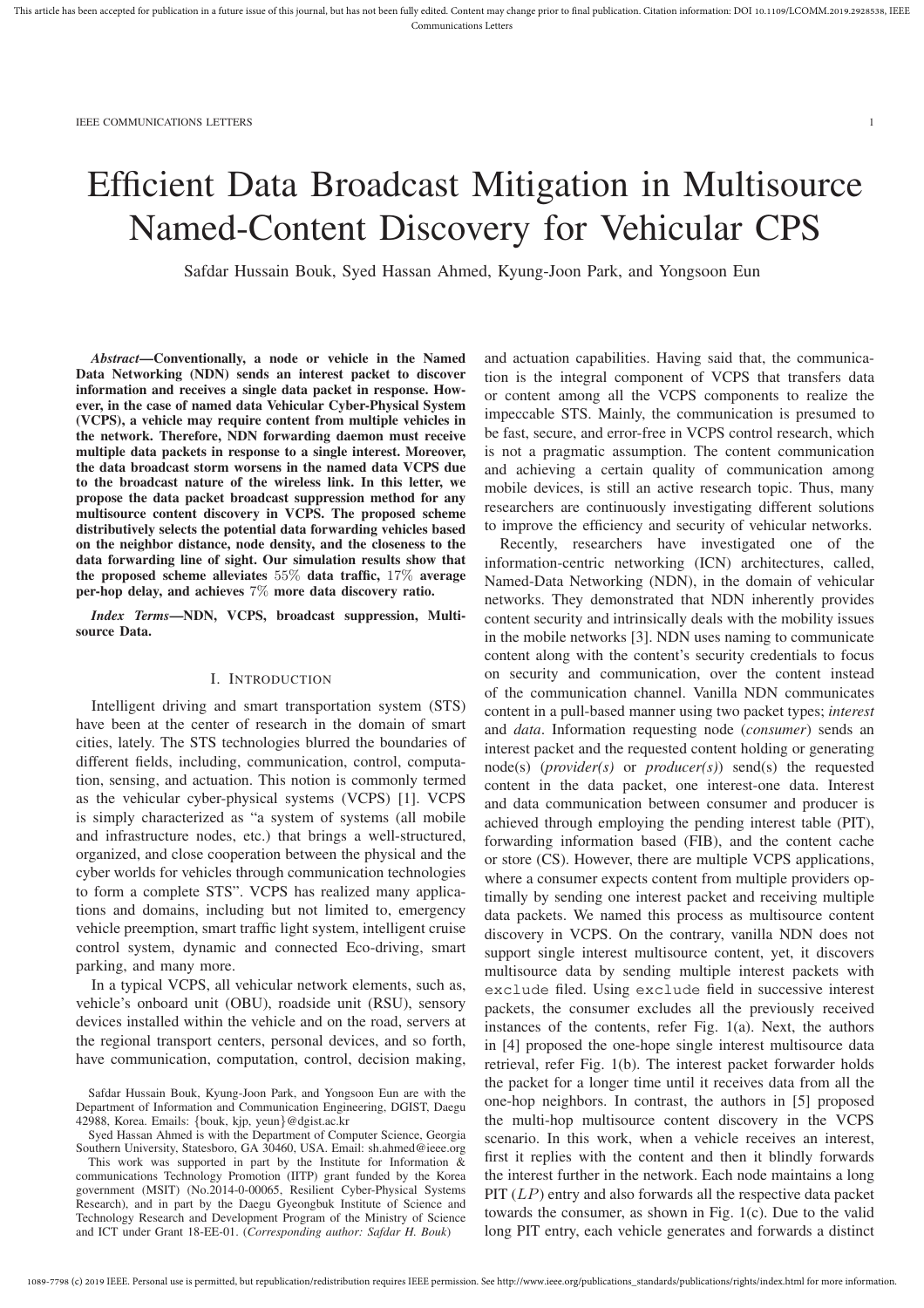#### IEEE COMMUNICATIONS LETTERS 2

content instance towards the consumer via data packets, thus incurring a large data broadcast storm in the specific region, i.e., road segment, block area, etc., called an information discovery region. Thus, lots of data packets fail to reach the consumer and resulted in a very small information discovery ratio [5]. In this letter, we mitigate the data broadcast storm



Fig. 1: Multisource named-content discovery in VCPS.

by considering multiple network characteristics, including the vehicle density, directional distance, and the closeness of potential data forwarding vehicle in the line of sight between consumer and the data forwarding vehicles. A vehicle that is closest to the direction of the consumer and has a large vehicle degree, will only further forward the data packet towards the consumer and the rest will defer the packet broadcast. As a result, the data broadcast storm is mitigated, which increases the information discovery ratio. Next section briefly discusses our proposed multisource named-content.

# II. PROPOSED MULTISOURCE NAMED-CONTENT BROADCAST STORM MITIGATION SCHEME

In a single interest multisource content discovery scenario, the consumer requires current traffic or other traffic information from all the network elements of the specific information discovery region. Since vanilla NDN architecture is not suitable for this type of communication, therefore, the authors in [5] extended NDN to achieve multisource content discovery. The consumer in this discovery phase generates an interest packet, and each interest receiving vehicle performs two operations; (a) replies with the content in data packet, and (b) creates a long PIT entry and forwards the interest further in the network. Each interest and data packet are assigned a random number (NONCE) to avoid the interest and data routing loop. All the data packet receiving vehicles further forward it to the consumer(s), if they did not already forward the copy of that packet. In result, we face data broadcast storm, as illustrated in Fig. 1.

Our proposed method reduces the data broadcast storm by allowing only selected vehicles to forward copies of the data packet towards the consumer. The selection of potential data forwarding vehicle(s) take(s) into account the large node density, directional distance, and closeness of potential data forwarding vehicle to the line of sight between consumer and data forwarder vehicle. Based on these parameters, the potential forwarder computes the final score of Q. The vehicle that has a minimum Q will forward the data packet, otherwise, it defers the data packet forwarding. The potential forwarder selection parameters and process are discussed in the upcoming sections.

#### *A. Potential data forwarder selection parameters*

Let us assume that a data packet generator or forwarder,  $D_F$ , receiver,  $D_{v_i}$ , and a consumer, C, nodes are moving at the speed of  $s_F$ ,  $s_{v_i}$ , and  $s_C$ , respectively. The approximate location of these nodes are denoted as  $(x_F, y_F, z_F)$ ,  $(x_{v_i}, y_{v_i}, z_{v_i})$ , and  $(x_C, y_C, z_C)$ . Euclidean distance between receiver node  $v_i$ and F is denoted by  $E_{(v_i, F)}$ . All vehicles  $v_i$  are considered receivers vehicles, R, which are in the transmission range of s,  $T_{r_s}$  and satisfy the condition:  $v_i \in R \mid E_{v_i,s} \leq T_r$ . In order to select the most suitable data forwarder among  $R$ , the following parameters and conditions are considered in this work. The closeness ratio of  $v_i \in R$  towards the C,  $c_i$ , is computed as:

$$
c_1 = \left( \frac{(T_r - E_{(F,C)}) + E_{(v_i, C)} \cos \phi_i}{T_r} \right),
$$
 (1)

where  $\cos \phi_i = \frac{E_{(v_i, C)}^2 + E_{(F, C)}^2 - E_{(F, v_i)}^2}{2E_{(v_i, C)}E_{(F, C)}}$ . In such a case, lower the value of  $c_1$ , better the  $v_i$  to be selected as a forwarder. The next parameter is the adjacency to the line of sight between F and C, and the  $v_i$ :

$$
c_2 = E_{(v_i, C)} \sin \phi_i.
$$
 (2)

Smaller the  $c_2$ , the better the  $v_i$  to forward the data packet further to C. In addition to that, our proposed scheme also considers node degree of the data receiving vehicle, which is estimated as:

$$
c_3 = |\cup v_j| T_r \le E_{(v_i, v_j)}|,
$$
\n(3)

where  $j \neq F$  and C. The receiver node with a large degree is intended to forward data to many nodes in the network. Hence, the larger node degree vehicle  $v_i$  is a suitable data forwarder. The parameters are shown in Fig. 2. All vehicles in  $R$  are the



Fig. 2: Broadcast suppression in multisource named-content discovery.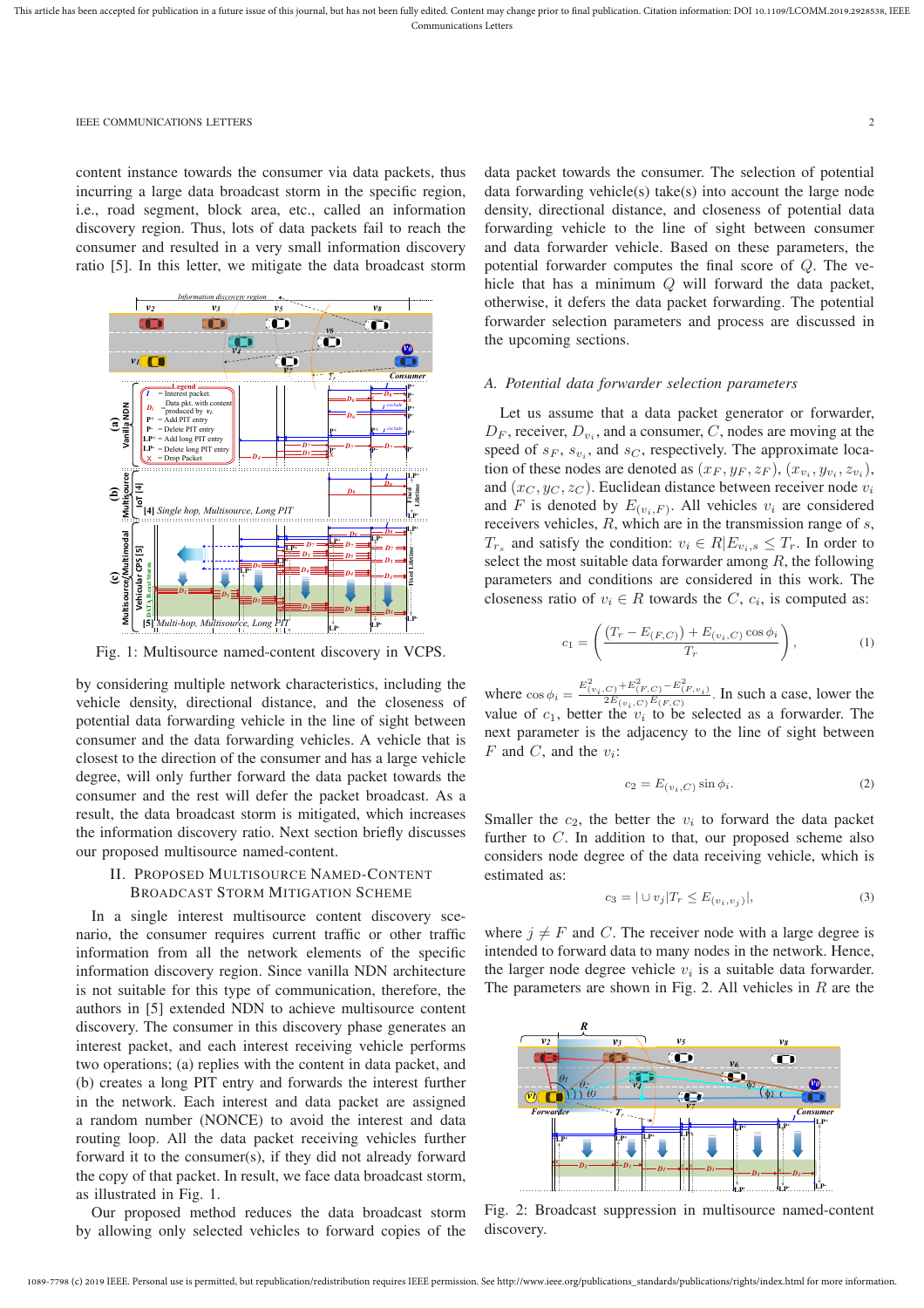#### IEEE COMMUNICATIONS LETTERS 3

data packet forwarding candidates if they satisfy the following conditions:

$$
\theta_i = \cos^{-1}\left(\frac{E_{(F,v_i)}^2 + E_{(F,C)}^2 - E_{(v_i,C)}^2}{2E_{(F,v_i)}E_{(F,C)}}\right) > 0 \text{ and}
$$

$$
E_{(v_i,C)} < E_{(F,C)}.
$$

The above conditions restrict all the vehicles that are out of the forwarding zone between  $F$  and  $C$ . In Fig. 2,  $v_2$  is out of the forwarding zone.

#### *B. Potential forwarder score computation*

The following steps are used to distributively select the most suitable vehicle from the data receiving vehicles to further disseminate the message upstream in the network. Every vehicle maintains a neighborhood table that keeps track of the following parameters, the distance between vehicles and the speed of neighboring vehicles.

When a vehicle receives a data packet, it computes the relative overall weight of itself and its neighbors by using the following steps. Every vehicle maintains  $c_1$ ,  $c_2$ , and  $c_3$  of the neighboring vehicles in a table, as presented below.

$$
\mathbf{d}_{\mathbf{m},\mathbf{n}} = \begin{bmatrix} c_1 & c_2 & c_3 & \dots & c_n \\ v_1 & a_{1,1} & a_{1,2} & a_{1,3} & \dots & a_{1,n} \\ v_2 & a_{2,1} & a_{2,2} & a_{2,3} & \dots & a_{2,n} \\ \vdots & \vdots & \vdots & \vdots & \ddots & \vdots \\ v_m & a_{m,1} & a_{m,2} & a_{m,3} & \dots & a_{m,n} \end{bmatrix} . \tag{4}
$$

Next, it is important to get *ideal* solutions for the positive  $(c^+)$ and negative  $(c^-)$  criteria j,  $1 < j < n$ , respectively using the eq.(5) and (6).

$$
A_j^+ = (max_i(a_{i,j}) \mid \text{if } j \in c^+; \ \min_i(a_{i,j}) \mid \text{if } j \in c^-), \tag{5}
$$

$$
A_j^- = (min_i(a_{i,j}) \mid \text{if } j \in c^+; \ max_i(a_{i,j}) \mid \text{if } j \in c^-). \tag{6}
$$

After getting the ideal solutions, all criteria values in the  $d_{m,n}$ are weighted normalized to the uniform scale and similar criteria trend, e.g., positive criterion, where higher the value of the criterion is the better. As a result, we get the weighted normalized matrix,  $U_{m,n}$ , where each element  $u_{i,j}$  is computed as:

$$
u_{i,j} = \left(w_j \cdot \frac{A_j^+ - a_{i,j}}{A_j^+ - A_j^-}\right),\tag{7}
$$

where  $w_j$  is the weighting factor to assign relative preference to each criterion  $c_j$ . The value of  $w_j$  are assigned by the decision maker or can be determined using entropy of the  $d_{m,n}$  [6].

The next step is to find the group utility measure,  $G_i$ , that shows the overall benefit or gain and the regret measure  $H_i$  of each vehicle in the neighborhood, which indicates the individual deviation;

$$
G_i = \sum_{j}^{n} u_{i,j}, \text{ where } \begin{aligned} i &= 1, \dots, m, \\ j &= 1, \dots, n, \\ G^* &= m_i^i(G_i), \ G^- = m_i^x(G_i). \end{aligned} \tag{8}
$$

$$
H_i = \max(u_{i,j}), \text{ where } \begin{aligned} i &= 1, \dots, m, \\ j &= 1, \dots, n, \\ H^* &= \min_i(H_i), \ H^- = \max_i(H_i). \end{aligned} \tag{9}
$$

In last, the final score of each vehicle,  $Q_i$ , is computed that helps in ranking the more suitable vehicle to forward data among all the potential forwarding vehicles.

$$
Q_i = \rho. \left( \frac{G_i - G^*}{G^- - G^*} \right) + (1 - \rho) \cdot \left( \frac{H_i - H^*}{H^- - H^*} \right), \tag{10}
$$

where  $\rho$  is the preference factor that prioritizes the group utility  $G$  and individual regret or deviation measure  $H$ . The value of  $\rho$  determines whether which rule has been applied in the decision;  $\rho < 0.5$  (*veto rule*), grants preference to the individual vehicle, which dominates the final score.  $\rho > 0.5$ (*majority voting rule*) gives more preference to the group utility measure.  $\rho = 0.5$  (*consensus rule*) balances the priority between groups and individual vehicle measures. In the context of this letter, we used the consensus rule. The most preferable vehicle to forward data is the one that has the minimum final score,  $min(Q_i)$ .

#### *C. Forwarding data packets*

Unlike the traditional NDN forwarding daemon, the interest receivers in the proposed work, do not blindly forward data packet, but they first distributively compute  $Q_i$ . Furthermore, the vehicle(s) with  $min(Q_i)$  forward(s) the data. If the receiver vehicle  $v_i$ 's own  $Q_i$  is not less than its neighbors, then it holds the data packet to the duration of  $DH_i$ . Once the  $DH_i$  expires and the receiver  $v_i$  does not receive any other copy of the packet, it forwards the data packet. This condition ensures that only the potential forwarder(s) among the neighbors, forward the packet. As in Fig. 1, the forwarder  $v_1$  broadcasts the data and the receivers  $v_2$ ,  $v_3$ , and  $v_4$ , compute their respective DHs. Let, the neighbors of  $v_1$  could not receive a copy of the data packet from  $v_1$ , then the neighbor with smaller  $DH$ that expires soon will forward the packet. Let  $v_4$  has the lowest DH, then it will forward the data and rest will defer forwarding of the data packet. The  $DH_i$  is estimated as:

$$
DH_i = \tan(Q_i)(AIFS[j] + CW_d),\tag{11}
$$

where  $tan(Q<sub>i</sub>)$  is the scaling factor for data holding time for  $v_i$  and  $AIFS[j]$  is the access category *i*,  $AC[j]$ , arbitration inter-frame spacing value. The lowest the access category index, the highest the message forwarding priority, as in IEEE 802.11p [2]. The  $AC[0]$  is assigned to data packets in order to ensure the highest priority. The  $AIFS$  for  $AC[0]$ ,  $AIFS[0]$ is estimated as:

$$
AIFS[0] = aSD \times AIFSN[0] + aSIFS,
$$
\n(12)

where  $AIFSN[0] = 2$ ,  $aSD$  is a slot duration that is  $13\mu s$  in IEEE 802.11p with 10MHz channel spacing, and finally, the  $aSIFS$  is the short inter-frame space duration that is  $32\mu s$ . In eq.(11), the term contention window for the data packet,  $CW_d$ , is estimated as  $CW_d = (HC \times rand(0, CW_{max}[0])) \times aSD$ . Here,  $CW_{max}[0] = \left( \left( \frac{CW^{min}+1}{2} \right) - 1 \right)$  with  $CW^{min} = 15$ . For further information, please refer [2].

# III. SIMULATION ANALYSIS

The performance of the proposed scheme is validated through simulations to its most relevant conventional scheme [5]. To ensure the fairness in our analysis, we considered similar simulation parameters as of the conventional